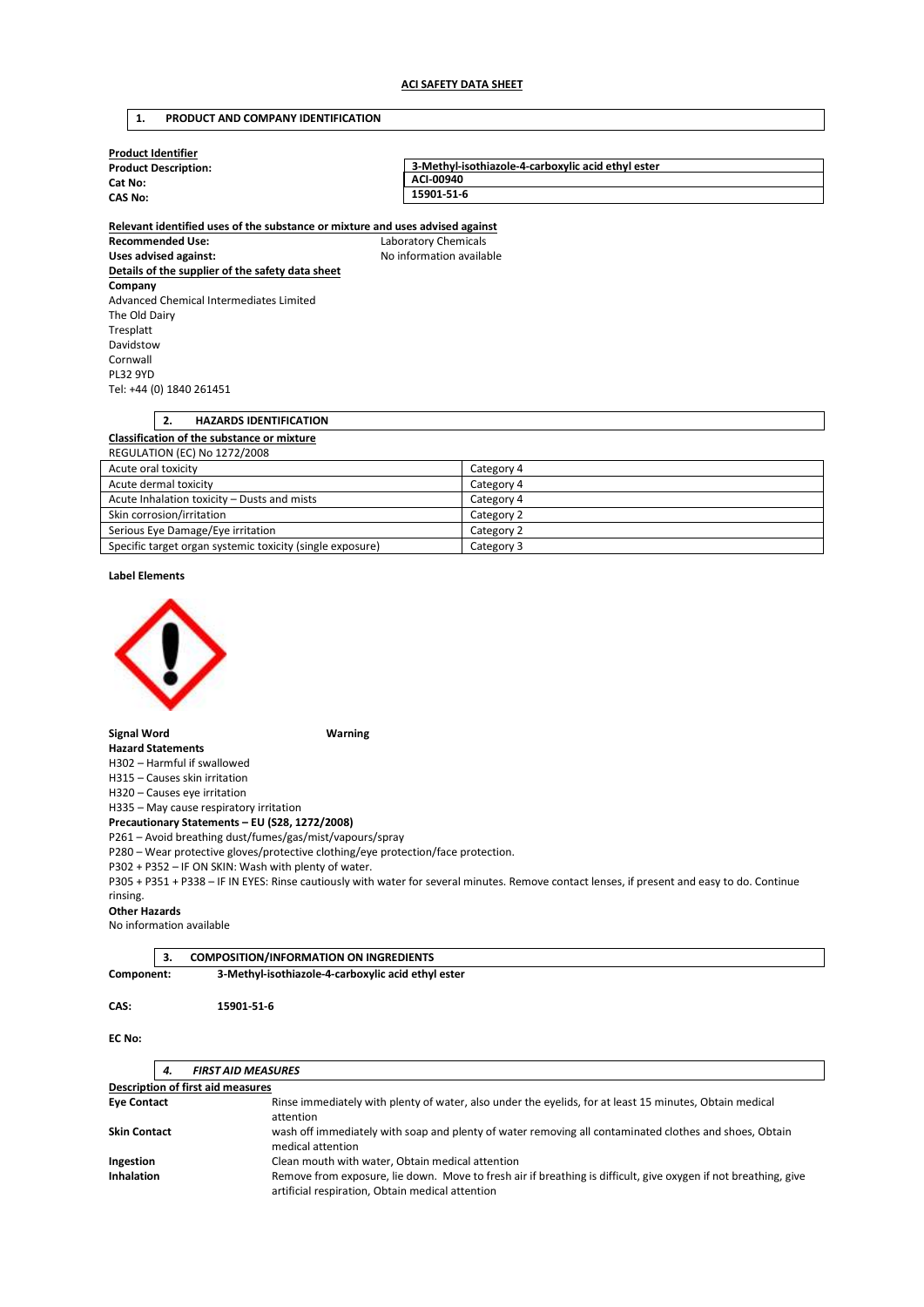## **5. FIRE-FIGHTING MEASURES**

### **Extinguishing media**

**Suitable Extinguishing Media** 

Water spray Carbon dioxide (CO2) Dry chemical foam

**Extinguishing media which must not be used for safety reasons** 

No information available

**Special hazards arising from the substance or mixture** 

Thermal decomposition can lead to release of irritating gases and vapours

## **Advice for fire-fighters**

As in any fire, wear self-contained breathing apparatus pressure-demand, MSHA/NIOSH (approved or equivalent) and full protective gear.

| 6.                                       | <b>ACCIDENTAL RELEASE MEASURES</b>                                            |                                                                                                                                                  |
|------------------------------------------|-------------------------------------------------------------------------------|--------------------------------------------------------------------------------------------------------------------------------------------------|
|                                          | Personal precautions, protective equipment and emergency procedures           |                                                                                                                                                  |
| Ensure adequate ventilation              |                                                                               |                                                                                                                                                  |
| <b>Environmental precautions</b>         |                                                                               |                                                                                                                                                  |
|                                          | Prevent further leakage or spillage if safe to do so                          |                                                                                                                                                  |
|                                          | Methods and material for containment and cleaning up                          |                                                                                                                                                  |
|                                          |                                                                               | Sweep up or spillage and collect in suitable container for disposal. Use suitable absorbent if required. Do not let this chemical enter the      |
| environment                              |                                                                               |                                                                                                                                                  |
|                                          |                                                                               |                                                                                                                                                  |
| 7.                                       | <b>HANDLING AND STORAGE</b>                                                   |                                                                                                                                                  |
| <b>Precautions for Safe Handling</b>     |                                                                               |                                                                                                                                                  |
|                                          |                                                                               | Avoid contact with skin and eyes. Do not breath dust. Do not breath vapours or spray mist. Do not ingest                                         |
|                                          | Conditions for Safe Storage, including any incompatibilities                  |                                                                                                                                                  |
|                                          | Keep in a dry, cool and well-ventilated place. Keep container tightly closed. |                                                                                                                                                  |
| 8.                                       | <b>EXPOSURE CONTROLS/PERSONAL PROTECTION</b>                                  |                                                                                                                                                  |
| <b>Control Parameters</b>                |                                                                               |                                                                                                                                                  |
| <b>Exposure limits</b>                   |                                                                               | Not applicable                                                                                                                                   |
| Derived No Effect Level (DNEL)           |                                                                               | No information available                                                                                                                         |
| <b>Predicted No Effect Concentration</b> |                                                                               | No information available                                                                                                                         |
| (PNEC)                                   |                                                                               |                                                                                                                                                  |
|                                          |                                                                               |                                                                                                                                                  |
| <b>Exposure Controls</b>                 |                                                                               |                                                                                                                                                  |
| <b>Engineering Measures</b>              |                                                                               | Ensure adequate ventilation, especially in confined areas. Ensure that eyewash stations<br>and safety showers are close to workstation location. |
| <b>Personal Protective Equipment</b>     |                                                                               |                                                                                                                                                  |
| 1.                                       | Eye protection                                                                | Goggles                                                                                                                                          |
| 2.                                       | <b>Hand protection</b>                                                        | Protective gloves                                                                                                                                |
| 3.                                       | Skin and body protection                                                      | Wear appropriate protective gloves and clothing to prevent skin exposure                                                                         |
| 4.                                       | <b>Respiratory protection</b>                                                 | Follow the OSHA respirator regulations found in 29 CFR 1910.134 OR European Standard                                                             |
|                                          |                                                                               | EN 149. Use a NIOSH/MSHA or European Standard EN 149 approved respirator                                                                         |
|                                          |                                                                               | if exposure limits are exceeded or if irritation or other symptoms are experienced.                                                              |
| <b>Hygiene Measures</b>                  |                                                                               | Handle in accordance with good industrial hygiene practice                                                                                       |
| <b>Environmental Exposure Controls</b>   |                                                                               | No information available                                                                                                                         |
|                                          |                                                                               |                                                                                                                                                  |

# **9. PHYSICAL AND CHEMICAL PROPERTIES**

| <b>Physical State</b>      | Solid                   |
|----------------------------|-------------------------|
| Appearance                 | Pale yellow low melting |
| <b>Boiling Point/Range</b> |                         |
| <b>Melting Point/Range</b> |                         |
| <b>Flash Point</b>         |                         |
|                            |                         |
| <b>Molecular Formula</b>   | C7H9NO2S                |
| <b>Molecular Weight</b>    | 171.22                  |
|                            |                         |

## **10. STABILITY AND REACTIVITY**

**Reactivity Chemical Stability**  Stable under normal conditions **Possibility of Hazardous Reactions**  Hazardous Polymerization and the Society of the No information available<br>Hazardous Reactions available No information available No information available **Conditions to Avoid**  Incompatible products. Heat. **Incompatible Materials**  Acids, bases, strong oxidizing agents, strong reducing agents, **Hazardous Decomposition Products**  In combustion emits toxic fumes.